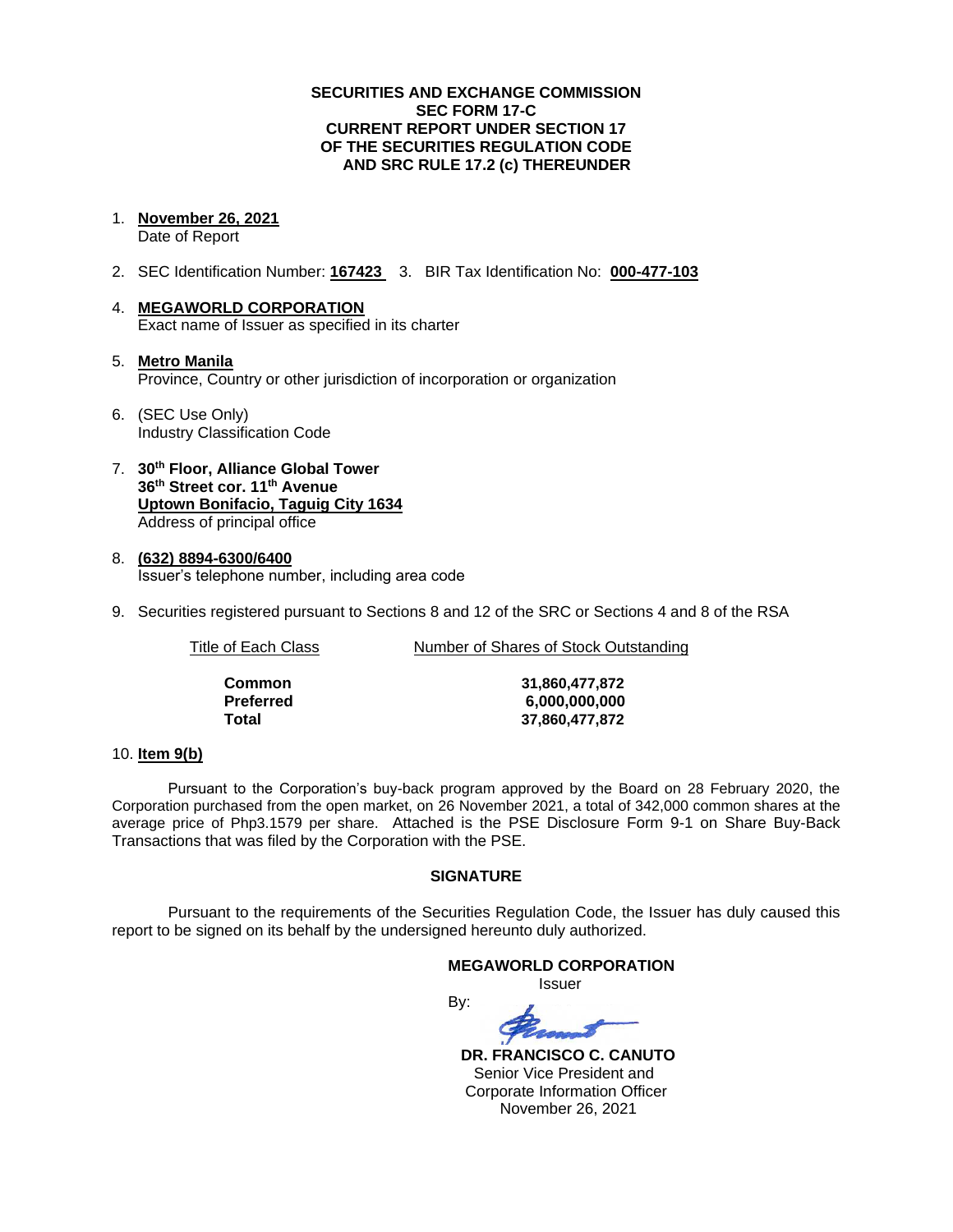## **SECURITIES AND EXCHANGE COMMISSION SEC FORM 17-C**

## **CURRENT REPORT UNDER SECTION 17 OF THE SECURITIES REGULATION CODE AND SRC RULE 17.2(c) THEREUNDER**

| Nov 26, 2021                                                                       | 1. Date of Report (Date of earliest event reported)                                                                                   |
|------------------------------------------------------------------------------------|---------------------------------------------------------------------------------------------------------------------------------------|
| 2. SEC Identification Number                                                       |                                                                                                                                       |
| 167423                                                                             |                                                                                                                                       |
| 3. BIR Tax Identification No.                                                      |                                                                                                                                       |
| 000-477-103                                                                        |                                                                                                                                       |
|                                                                                    | 4. Exact name of issuer as specified in its charter                                                                                   |
|                                                                                    | <b>MEGAWORLD CORPORATION</b>                                                                                                          |
|                                                                                    | 5. Province, country or other jurisdiction of incorporation                                                                           |
| <b>Metro Manila</b>                                                                |                                                                                                                                       |
|                                                                                    | 6. Industry Classification Code(SEC Use Only)                                                                                         |
| 7. Address of principal office<br><b>Taguig City</b><br><b>Postal Code</b><br>1634 | 30th Floor, Alliance Global Tower 36th Street cor. 11th Avenue Uptown Bonifacio,<br>8. Issuer's telephone number, including area code |
| (632) 8894-6300/6400                                                               |                                                                                                                                       |
|                                                                                    | 9. Former name or former address, if changed since last report                                                                        |
| N/A                                                                                |                                                                                                                                       |
|                                                                                    | 10. Securities registered pursuant to Sections 8 and 12 of the SRC or Sections 4 and 8 of the RSA                                     |
| <b>Title of Each Class</b>                                                         | Number of Shares of Common Stock Outstanding and Amount of Debt Outstanding                                                           |
| Common                                                                             | 31,860,477,872                                                                                                                        |
| Preferred                                                                          | 6,000,000,000                                                                                                                         |
|                                                                                    | 11. Indicate the item numbers reported herein                                                                                         |
| Item $9(b)$                                                                        |                                                                                                                                       |

The Exchange does not warrant and holds no responsibility for the veracity of the facts and representations contained in all corporate disclosures, including financial reports. All data contained herein are prepared and submitted by the disclosing party to the Exchange, and are disseminated solely for purposes of information. Any questions on the data contained herein should be addressed directly to the Corporate Information Officer of the disclosing party.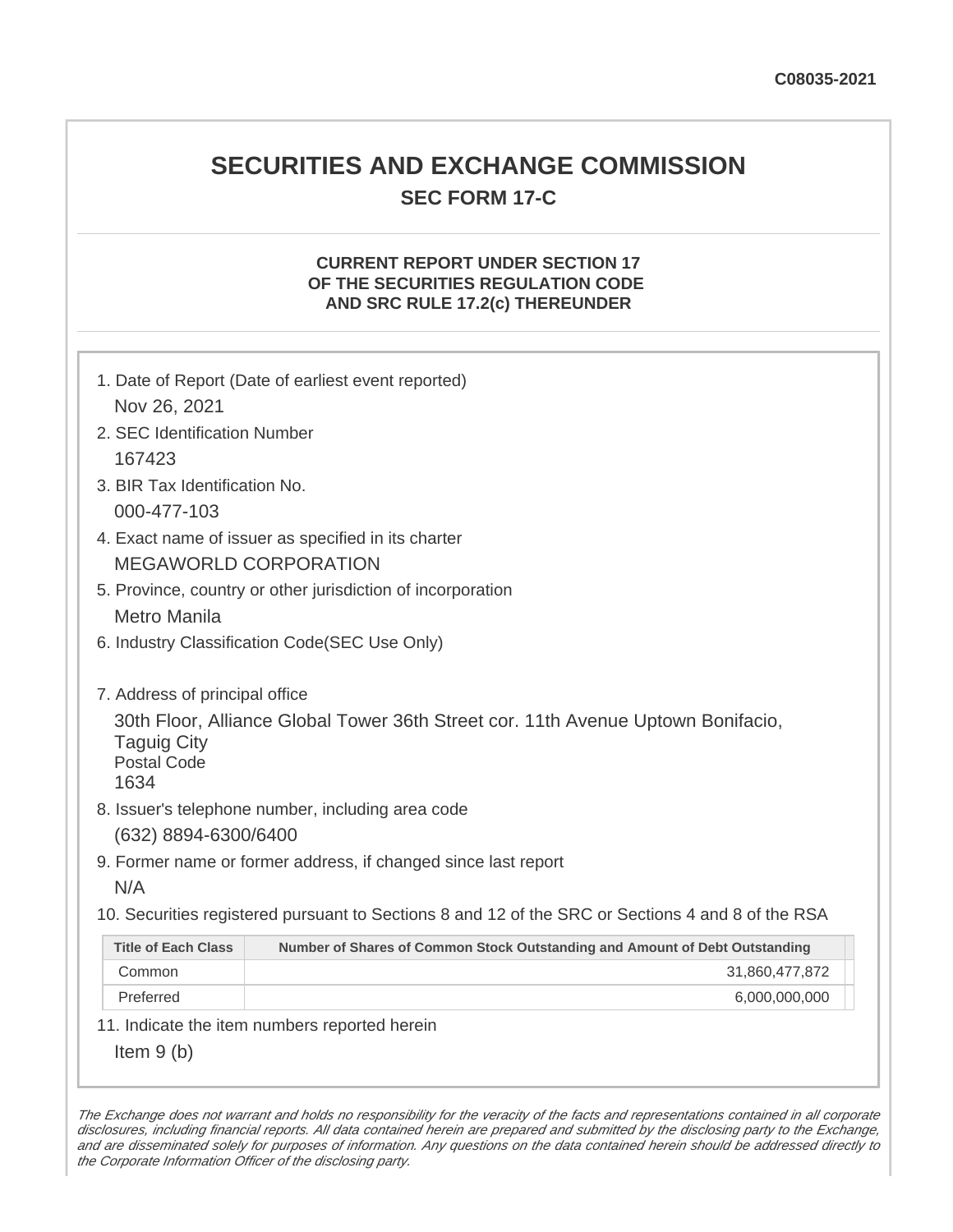

# **Megaworld Corporation MEG**

## **PSE Disclosure Form 9-1 - Share Buy-Back Transactions References: Section 9 of the Revised Disclosure Rules**

**Subject of the Disclosure**

Share Buy-Back Transactions

**Background/Description of the Disclosure**

Pursuant to the Corporation's buy-back program approved by the Board on 28 February 2020, the Corporation purchased from the open market, on 26 November 2021, a total of 342,000 common shares at the average price of Php3.1579 per share.

## **Type of Securities**

- **☑** Common
- □ Preferred N/A
- D Others N/A

### **Details of Share Buy-Back Transaction(s)**

| Date of Transaction | Number of Shares Purchased | <b>Price Per Share</b> |
|---------------------|----------------------------|------------------------|
| Nov 26, 2021        | 58,000                     | 3.1800                 |
| Nov 26, 2021        | 59,000                     | 3.1700                 |
| Nov 26, 2021        | 66,000                     | 3.1600                 |
| Nov 26, 2021        | 72,000                     | 3.1500                 |
| Nov 26, 2021        | 87,000                     | 3.1400                 |
|                     | 342,000                    |                        |

#### **Effects on Number of Shares**

|                           | <b>Before</b>  | After          |
|---------------------------|----------------|----------------|
| <b>Outstanding Shares</b> | 31,860,819,872 | 31,860,477,872 |
| <b>Treasury Shares</b>    | 510,046,000    | 510,388,000    |